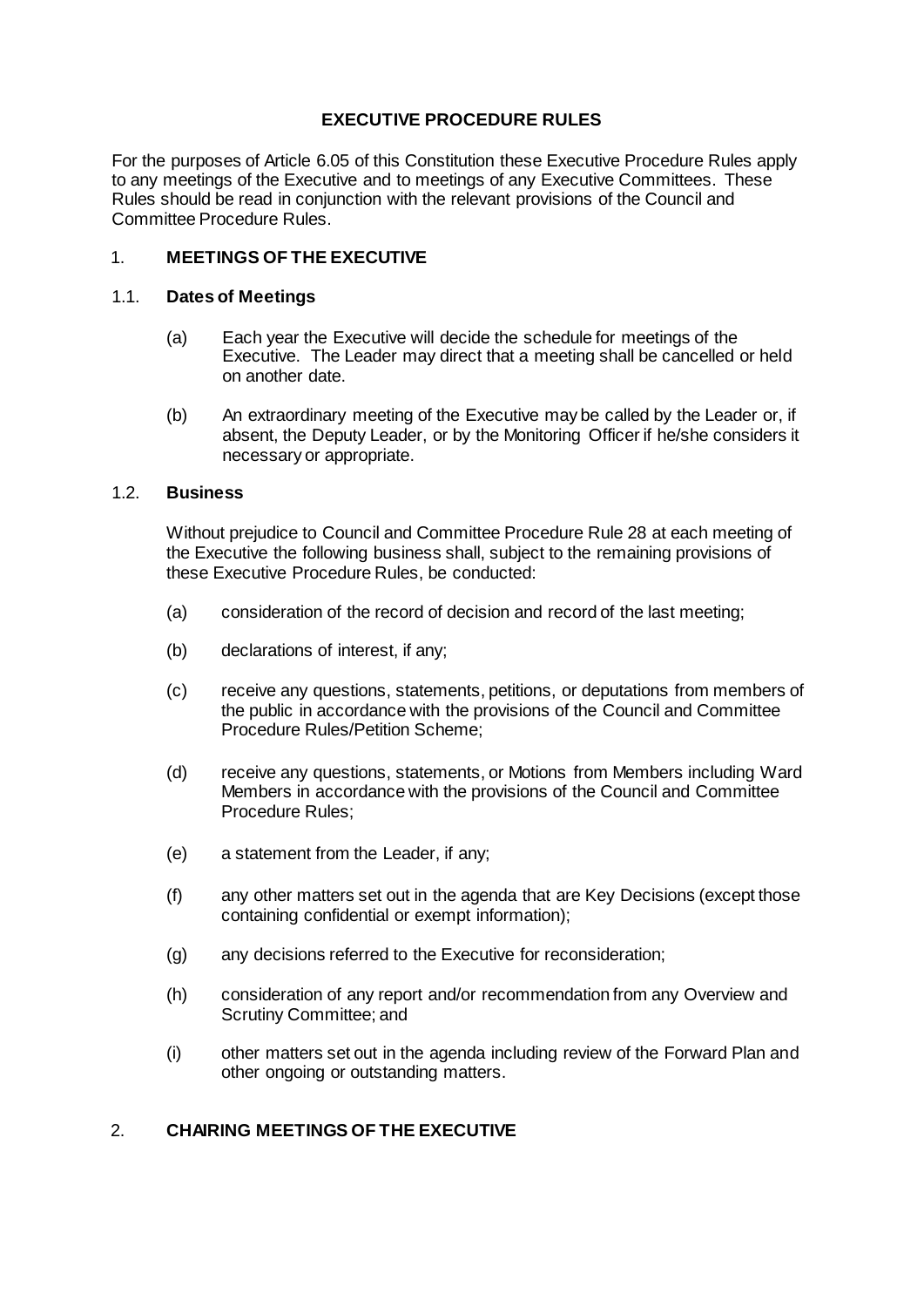If the Leader is present s/he will preside. In his/her absence, then the Deputy Leader shall preside. If both the Leader and the Deputy Leader are absent, or where they agree, the Executive shall elect another member of the Executive to preside.

### 3. **QUORUM**

The quorum for a meeting of the Executive or an Executive Committee will be three (both including the Leader, if present).

### 4. **AGENDA ITEMS**

### 4.1. **Items requested by members of the Executive**

Any Executive Member may request the Proper Officer to place an item of business which is about a matter for which the Council has a responsibility or which affects the area of the Council on the agenda of the next available meeting of the Executive.

#### 4.2. **Items requested by other Members**

- (a) Any Member of the Council may ask the Leader to place an item of business which is about a matter for which the Council has a responsibility or which affects the area of the Council to be placed on the agenda of the next available meeting of the Executive for consideration. The Leader, or in his/her absence Deputy Leader, has a discretion to limit the number of such items of business at the meeting of the Executive.
- (b) Where the Leader has agreed to the Member's request the Notice of the Meeting shall state the name of the Member who requested the item of business to be considered. This Member shall be invited to attend the meeting, whether or not it is a meeting in public session.

#### 4.3. **Referrals from an Overview and Scrutiny Committee or Council**

4.4. Any item of business resolved by an Overview Committee or a Scrutiny Committee or the Council for referral to the Executive shall be placed on the agenda of the next available meeting of the Executive or as soon as practicable after that meeting

#### 4.5. **Items by the Head of Paid Service, the Monitoring Officer or the Chief Finance Officer**

4.6. The Head of Paid Service, the Monitoring Officer or the Chief Finance Officer may include one or more items of business for consideration on the agenda of a meeting of the Executive and may require a meeting to be called. If there is no meeting of the Executive in time to deal with the matter in question, then the Head of Paid Service, the Monitoring Officer or the Chief Finance Officer may also require that a meeting be convened at which the matter will be considered.

# 5. **ATTENDANCE AT MEETINGS OF THE EXECTIVE**

5.1. The Access to Information Procedure Rules in Part 4 of this Constitution set out the rights of access of the press and public to meetings of the Executive or its committees.